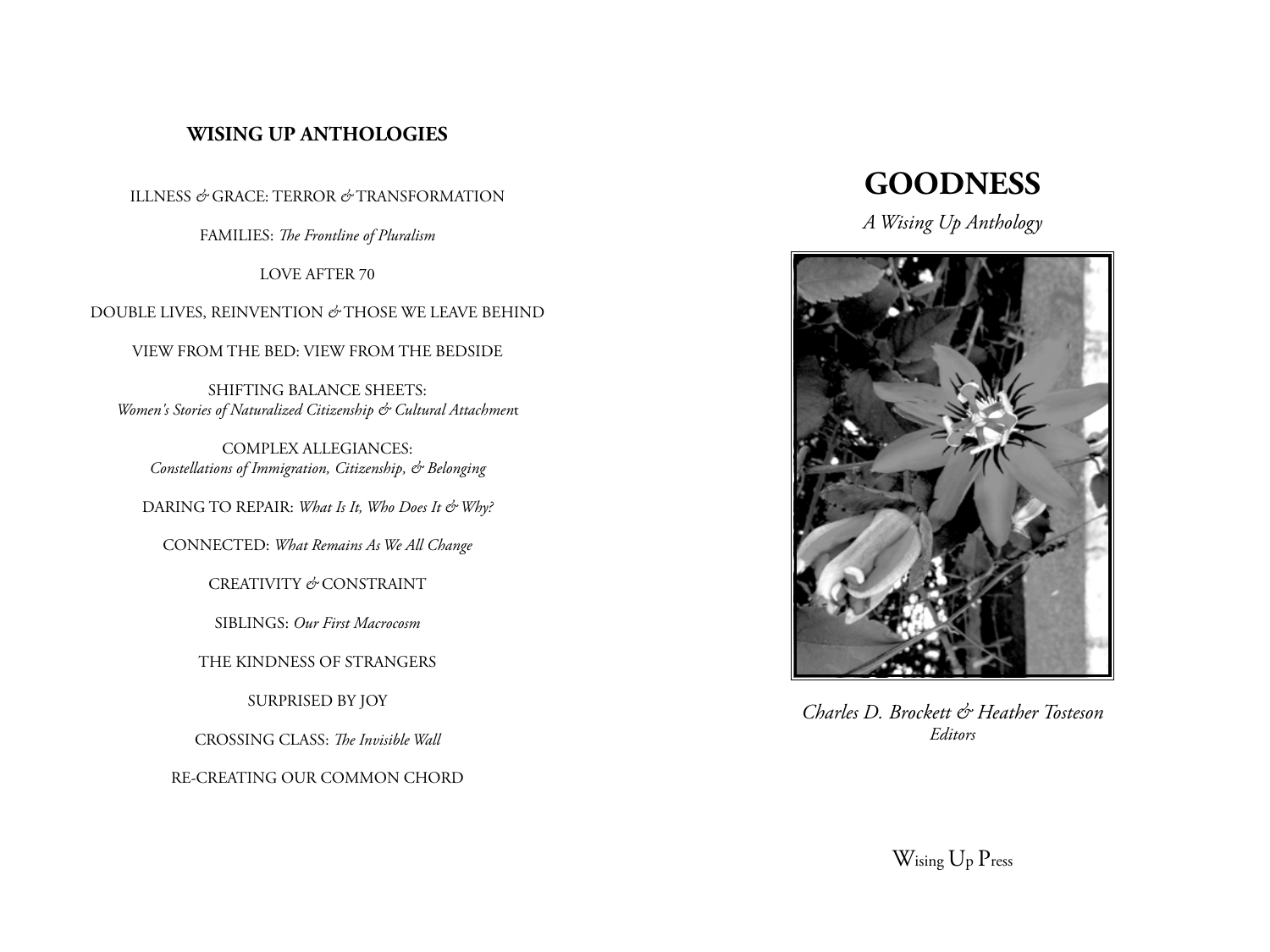Wising Up Press P.O. Box 2122 Decatur, GA 30031-2122 www.universaltable.org

Copyright © 2020 by Wising Up Press

*All rights reserved. No part of this book may be used or reproduced in any manner whatsoever without written permission, except in the case of brief quotations embodied in critical articles or reviews.*

Catalogue-in-Publication data is on file with the Library of Congress. LCCN: 2020948848

Wising Up ISBN: 978-1-7324514-7-6

To All of Us: Past, Present, Future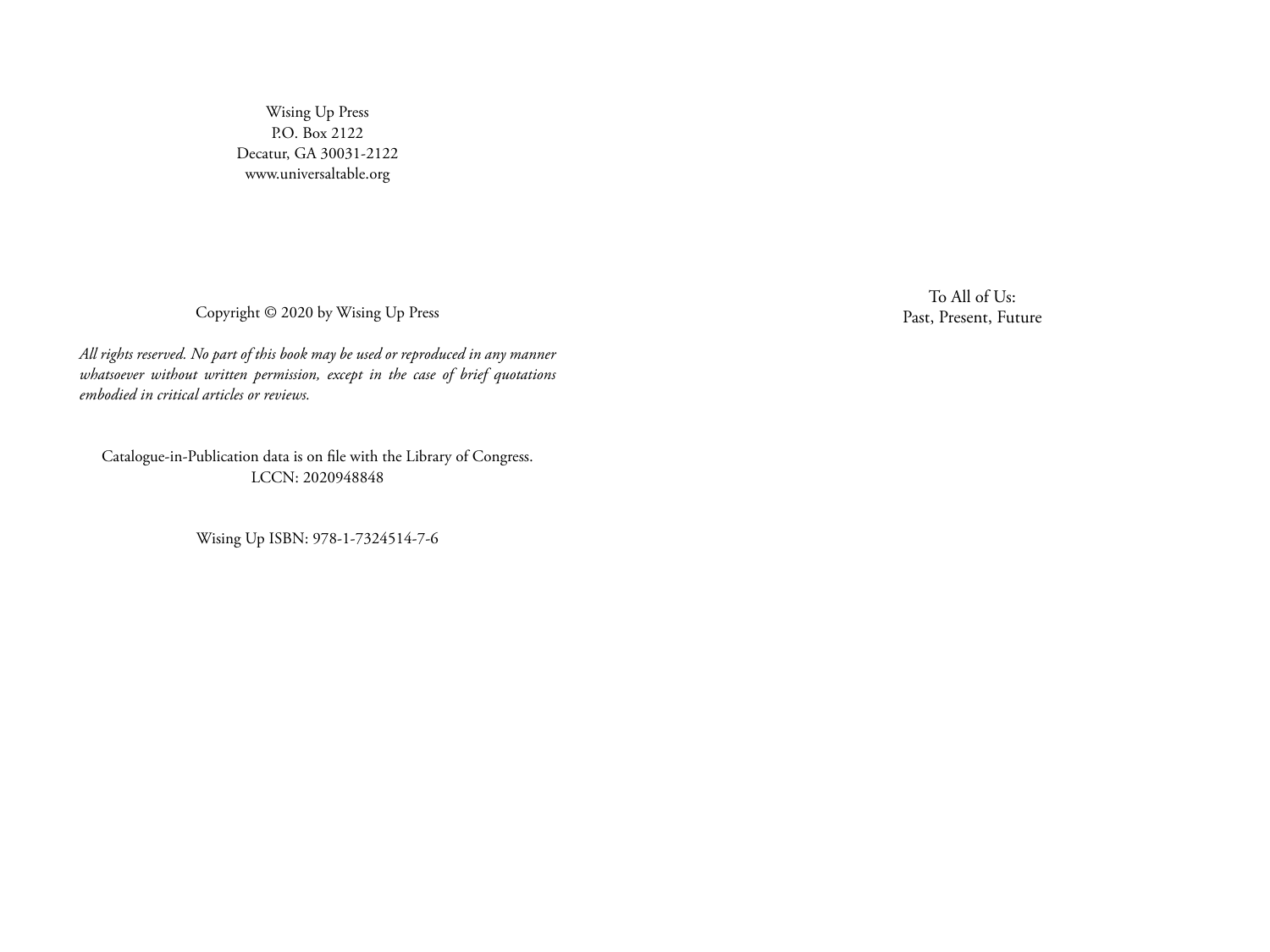

# *TABLE OF Contents*

| <b>HEATHER TOSTESON</b>              |               |
|--------------------------------------|---------------|
| GOODNESS: WE KNOW IT WHEN WE SEE IT  | $\mathcal{I}$ |
| <b>I. THE IDEA OF GOODNESS</b>       |               |
| <b>LEE GAITAN</b>                    |               |
| GOODNESS AT 3 A.M.                   | 10            |
| <b>ANDY ORAM</b>                     |               |
| <b>BECAUSE THERE IS LIGHT</b>        | 13            |
| <b>JANET McCANN</b>                  |               |
| REFLECTION WITH AND WITHOUT MIRROR   | 14            |
| <b>VIGILANTES</b>                    | 15            |
| WENDY JONES NAKANISHI                |               |
| THE GOODNESS OF GOODNESS             | 16            |
| <b>KEVIN STUART BRODIE</b>           |               |
| THE KING IS DEAD                     | 24            |
| <b>MARY KAY RUMMEL</b>               |               |
| THE SPINNING UNIVERSE: KONYA, TURKEY | 27            |
| <b>JOHNNY TOWNSEND</b>               |               |
| WHAT WOULD ANNE FRANK DO?            | 29            |
| <b>II. SOCIAL JUSTICE</b>            |               |
| MICHAEL KONIK                        |               |
| THE PORCH WATCHER                    | 34            |
| <b>BONNI CHALKIN</b>                 |               |
| I KNOW YOU EXIST                     | 48            |
| NORITA DITTBERNER-JAX                |               |
| PEACE HOUSE                          | 49            |
| <b>J.O. HASELHOEF</b>                |               |
| THE CROWN ROYAL AFFAIR               | 51            |
| CHARLES BROCKETT & HEATHER TOSTESON  |               |
| TOGETHER FOR THE LONG HAUL           | 65            |
| <b>MARK TARALLO</b>                  |               |
| <i>MIRRORED EYE</i>                  | 78            |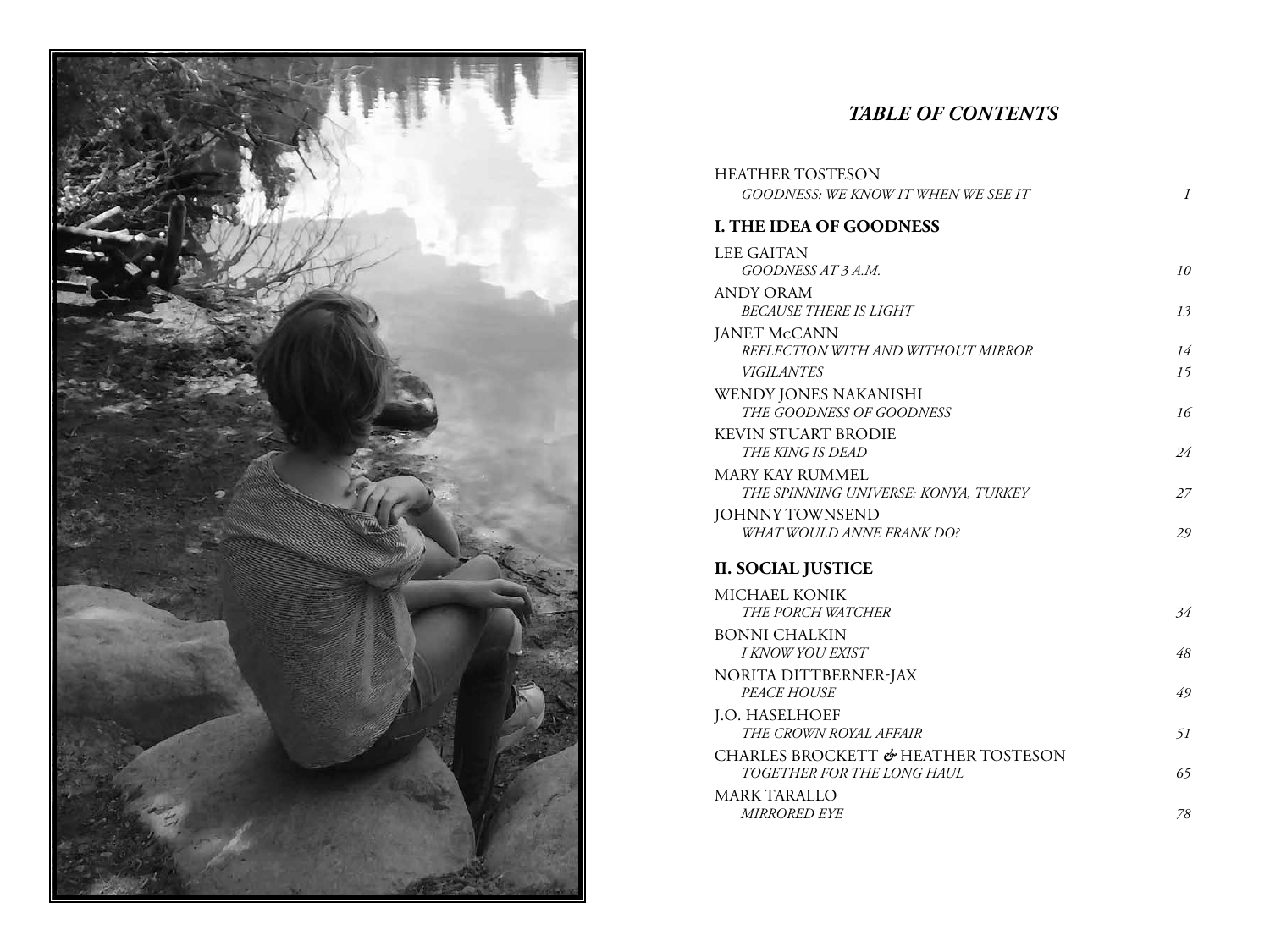| <b>III. COMMUNITY</b>                   |     | <b>GARY YOUNG</b>                        |     |
|-----------------------------------------|-----|------------------------------------------|-----|
| JENNIFER L. FREED                       |     | "HE WAS DRINKING"                        | 145 |
| <b>HELP</b>                             | 94  | "I HAD NEVER SEEN HER SO ANGRY"          | 146 |
| <b>GOLDEN DOOR</b>                      | 95  | "TREMBLING AND FURIOUS"                  | 147 |
| <b>ANGEL</b>                            | 96  | "I DISCOVERED A JOURNAL"                 | 148 |
| <b>KEVIN FIDGEON</b>                    |     | "KITTY SMILED"                           | 149 |
| <b>JOANNE AND ROBERT</b>                | 97  | <b>ANDY ORAM</b>                         |     |
| MARION DEUTSCHE COHEN                   |     | <b>KNOTS</b>                             | 150 |
| <b>MY MOTHER SAID</b>                   | 100 | <b>JOHN GREY</b>                         |     |
| MORE ABOUT THE POSITIVE INTEGERS,       | 101 | TO BE GOOD                               | 152 |
| <b>JOHN PIERCE</b>                      |     | NICHOLAS SAMARAS                         |     |
| AN ODE TO D-HALL ASSIGNMENTS            | 102 | I AM CALLING FORTY YEARS AGO             | 155 |
| <b>MOTTO</b>                            | 103 | YUROK CLASSMATES                         | 156 |
| MARY E. KENDIG                          |     | THE KIDNAPPED CHILD LEAVES               | 157 |
| <b>GREGORY'S GARDEN</b>                 | 105 | THE KIDNAPPED CHILD IN THE HOME          | 158 |
| <b>TERRY SANVILLE</b>                   |     | <b>DON NOEL</b>                          |     |
| A BRIDGE BETWEEN TREES                  | 112 | THE REDHEAD                              | 160 |
|                                         |     | DC DIAMONDOPOLOUS                        |     |
| <b>IV. FAMILY</b>                       |     | <b>LIFE WITH ANGIE</b>                   | 167 |
| <b>JO MARIAN GOING</b>                  |     |                                          |     |
| <b>UNCLE JOHN</b>                       | 124 | V. ILLNESS/CARE                          |     |
| STEPHANIE HART                          |     | DOROTHY OLIVER PIROVANO                  |     |
| MEDITATIONS ON GOODNESS                 | 127 | THERE WHEN WE NEED THEM                  | 178 |
| PATRICK CABELLO HANSEL                  |     | NORITA DITTBERNER-JAX                    |     |
| THE SWALLOWS RETURN TO EAST 28TH STREET | 131 | <b>RELIC</b>                             | 183 |
| THE SECOND BREAKFAST, 1924              | 132 | <b>S J ENGSTROM</b>                      |     |
| <b>LORRAINE JEFFERY</b>                 |     | <b>TRAIN BOUND FOR GLORY</b>             | 184 |
| <b>BEYOND NEED</b>                      | 134 | <b>RONA FRYE</b>                         |     |
| <b>MY UNCLE'S LIGHT</b>                 | 136 | <b>TERRY</b>                             | 197 |
| <b>FOR IAN</b>                          | 138 | <b>HEATHER TOSTESON</b>                  |     |
| <b>JENNIFER L. FREED</b>                |     | THE AIR YOU BREATHE                      | 206 |
| <b>IT ABIDES</b>                        | 139 | VI. WHOLE OF LIFE                        |     |
| MARION DEUTSCHE COHEN                   |     |                                          |     |
| BRYN AT 5 AT GRAN'MA'S HOUSE            | 141 | <b>LENORE BALLIRO</b>                    |     |
| <b>LORI LEVY</b>                        |     | UNTITLED                                 | 228 |
| <b>WHEN FLOWERS CRY</b>                 | 142 | <b>TERRI ELDERS</b>                      |     |
| <b>HUGS</b>                             | 143 | <b>GRANDMA FANG'S CLOWDER OF KITTENS</b> | 229 |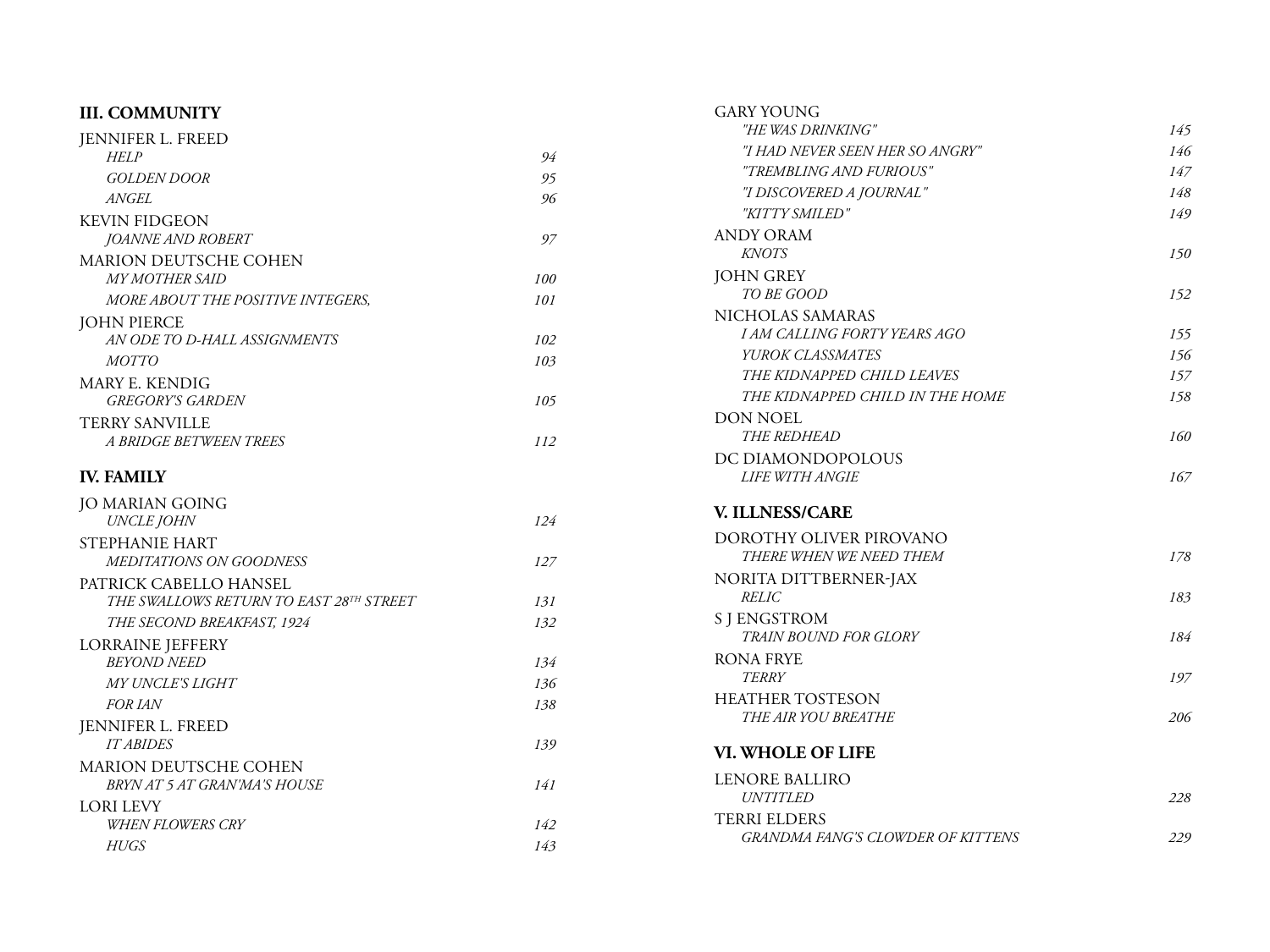| <b>KATHIE GIORGIO</b>                   |     |
|-----------------------------------------|-----|
| <b>HOW YOU ARE REMEMBERED</b>           | 234 |
| JENNIFER L. FREED                       |     |
| <i>THANKS-GIVING</i>                    | 242 |
| <b>LOWELL JAEGER</b>                    |     |
| A PRAYER TO INVISIBLE STARS             | 244 |
| DIFFICULT WILD TERRAIN                  | 245 |
| <b>RUTH SILIN</b>                       |     |
| SMALL DISTRESSES                        | 246 |
| THE SCORE CARD                          | 247 |
| ANDRENA ZAWINSKI                        |     |
| IT IS ENOUGH FOR NOW,                   | 248 |
| JOHN L. SILVER                          |     |
| <b>PROSPERO</b>                         | 250 |
| <b>MARY KAY RUMMEL</b>                  |     |
| A PANDEMIC STORY: SISTER THERESA LOUISE | 252 |
| <b>LORI LEVY</b>                        |     |
| MEMORIAL SERVICE ON ZOOM                | 254 |
| <b>GERARD SARNAT</b>                    |     |
| APPRECIATING THE FIRST MORNING          | 256 |
| <b>JOHN LAUE</b>                        |     |
| <i>MY LIFE AND THE CORONA VIRUS</i>     | 259 |
| <b>MILTON TEICHMAN</b>                  |     |
| <b>HAIRCUTS</b>                         | 266 |
| <b>HEART CURRENTS</b>                   | 267 |
| <b>HEARTS BREAK DIFFERENTLY</b>         | 268 |
| <b>HEATHER TOSTESON</b>                 |     |
| TRUST THE EMPTINESS WITHIN              | 270 |
| <b>CONTRIBUTORS</b>                     | 273 |
| <b>ACKNOWLEDGMENTS</b>                  | 279 |
| EDITORS/PUBLISHERS                      | 280 |

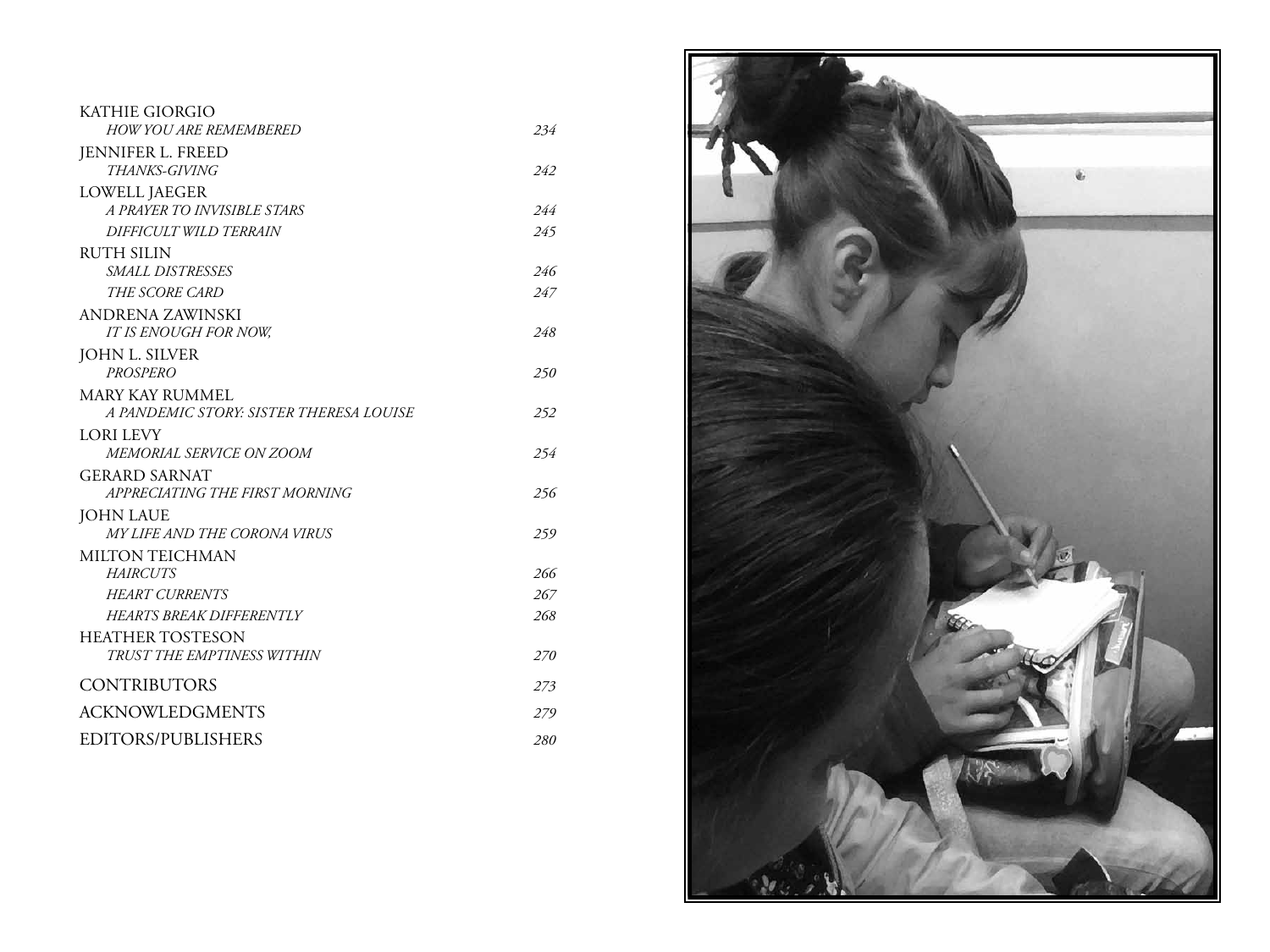

#### **HEATHER TOSTESON**

#### *GOODNESS: We Know It When We See It*

*Goodness is hard to define, but we know it when we see it. In action or inaction, that pause that isn't uncertain, that is more like a deep, steady breath, an existential embrace. It is easier to see goodness in others than in ourselves. But do we experience it as a choice or part of their essential nature? If a choice, what is the nature of the choice? What other adjectives constellate around it? Strong? Independent? Loving? Astute? Generous? Sui generis? Trusting? Confident? Firm? Unequivocal? Kind?*

*Where have you seen goodness in play? How has it changed your own life, the actual choices you make or how you evaluate your choices? Is there a cascade effect? Or is it, in its specificity, always a one-off? What happens to us when we think about it, try to describe it, share our experiences of it with others?* 

Our Wising Up anthology calls are invitations to others to join us in feeling and thinking our way deeper into an idea or experience that is of active interest to us personally. Sometimes that personal dimension has abated somewhat by the time we receive submissions. Sometimes the subject isn't of interest to others, so we go on to explore it in more private ways. But it feels that contemplating goodness—what it is, where we've experienced it in our own lives, how it affects our relationships with others and the world at large—is, if anything, of more interest to ourselves and to others now than when we first proposed the idea for the anthology.

My original interest was simply a reaction to the tenor of our society now, how quick we are to find and expand on the negative in each other. I am tired of it. *Really* tired of it. And frightened of it as well because I feel there is a tipping point in a society when too many people engage in this kind of polarizing negativity, a point where we become addicted to seeing the worst in each other and the world around us, and I do *not* want to reach it. My interest in finding ways to reset this balance has only grown more acute as we face a deeply contentious election, the aftermath of mass protests and counter protests, and a pandemic. Our responses to each of these reveals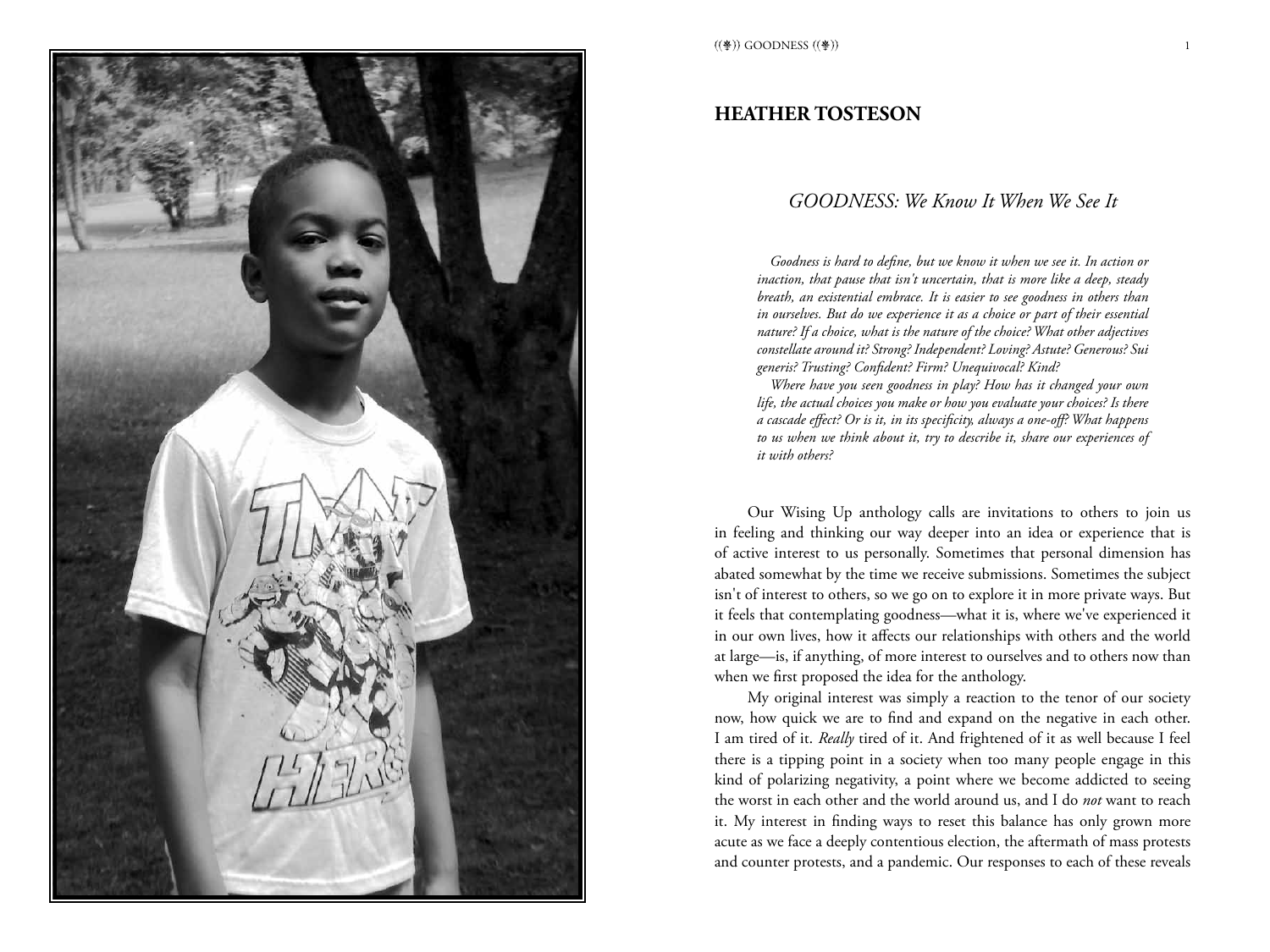#### **WENDY JONES NAKANISHI**

#### *THE GOODNESS OF GOODNESS*

In Greek the word for goodness—*agathosune*—connotes an uprightness of heart and life. Plato claimed that the "Good" is the highest of all the forms that make up the natural world and that all objects aspire to be "good." In the Bible, goodness is a manifestation of the work of the Holy Spirit: "the fruit of the Spirit is love, joy, peace, forbearance, kindness, goodness, faithfulness, gentleness and self-control. Against such things there is no law" (Galatians 5:22-23).

In the Greek and the Biblical interpretations of the term, there is an emphasis on goodness as an ideal. Plato's "Good" also bears a close relationship to the notion of "God" developed in the Middle Ages: "God" and "the Good" are more perfect than anything else and responsible for all virtue and rationality in the world.

This is a cursory outline of the historical significance of the concept, but what is goodness in the twenty-first century?

Although, nowadays, Plato is little studied and even less understood and despite our inhabiting a "post-Christian world," the quality of being moral, of displaying what is considered virtuous behavior, continues to be extolled in the present day. Modern children are exhorted by their parents and teachers to be "good," just as they have been for centuries. Goodness is the condition we are supposed to aspire to. We are urged to curb or change our sinful natures and become better people.

#### 亲亲亲

When I was a small child, my parents insisted I kneel by my bed every night and recite the following prayer:

> *Now I lay me down to sleep, I pray the Lord my soul to keep.*

#### *If I should die before I wake, I pray the Lord my soul to take.*

It was only after my father left us, when I was seven, that this familiar routine came to an abrupt halt. And it was only at that time that I gave any thought to the prayer I'd been accustomed to mumble as quickly as I could, impatient to crawl into my comfortable warm bed. It was a shock to realize the prayer asked me to contemplate my own death. As a child I believed I would live forever.

Dad's departure also meant my brother and sisters and I were no longer required to attend the church just across a field from our house where he had served as the choir director. Mom began to rise late, as if reluctant to leave the bed she no longer shared with her husband, and we gave up religion at the same time as any pretensions to constituting a happy "normal" family. We lived in a tiny community in the rural northwest of Indiana, and it had long been common knowledge in our town that my parents' marriage was in serious trouble. We children got used to being pointed at and gossiped about.

I lost my faith in God and, for a time, in human goodness.

**\*** 

When I left my hometown to enter the wider world, I encountered a far greater variety of people than I had been used to. I noticed that many, from large cities, were more "street smart" and worldly-wise than me—and that they considered me provincial and ignorant. Once I recovered from a consequent crippling sense of inferiority—when I was no longer stricken by shyness and fear and could interact with my new friends frankly and freely—I found some of them were religious and others proudly acclaimed themselves atheists, some were so kind I immediately thought of them as "good" while others exhibited a selfishness that repelled me.

I never regained my faith, but I became increasingly interested in "goodness" and especially in how I might live a "good" life.

At university I began reading the Anglo-Irish novelist and philosopher Iris Murdoch (1919-1999). Most of her twenty-six novels are explorations of how we can be good and how we can find goodness in the contemporary secularized world.

Murdoch drew some of her ideas from Plato. She argued for the replacement of the modern notion of a rational will by other ideas, such as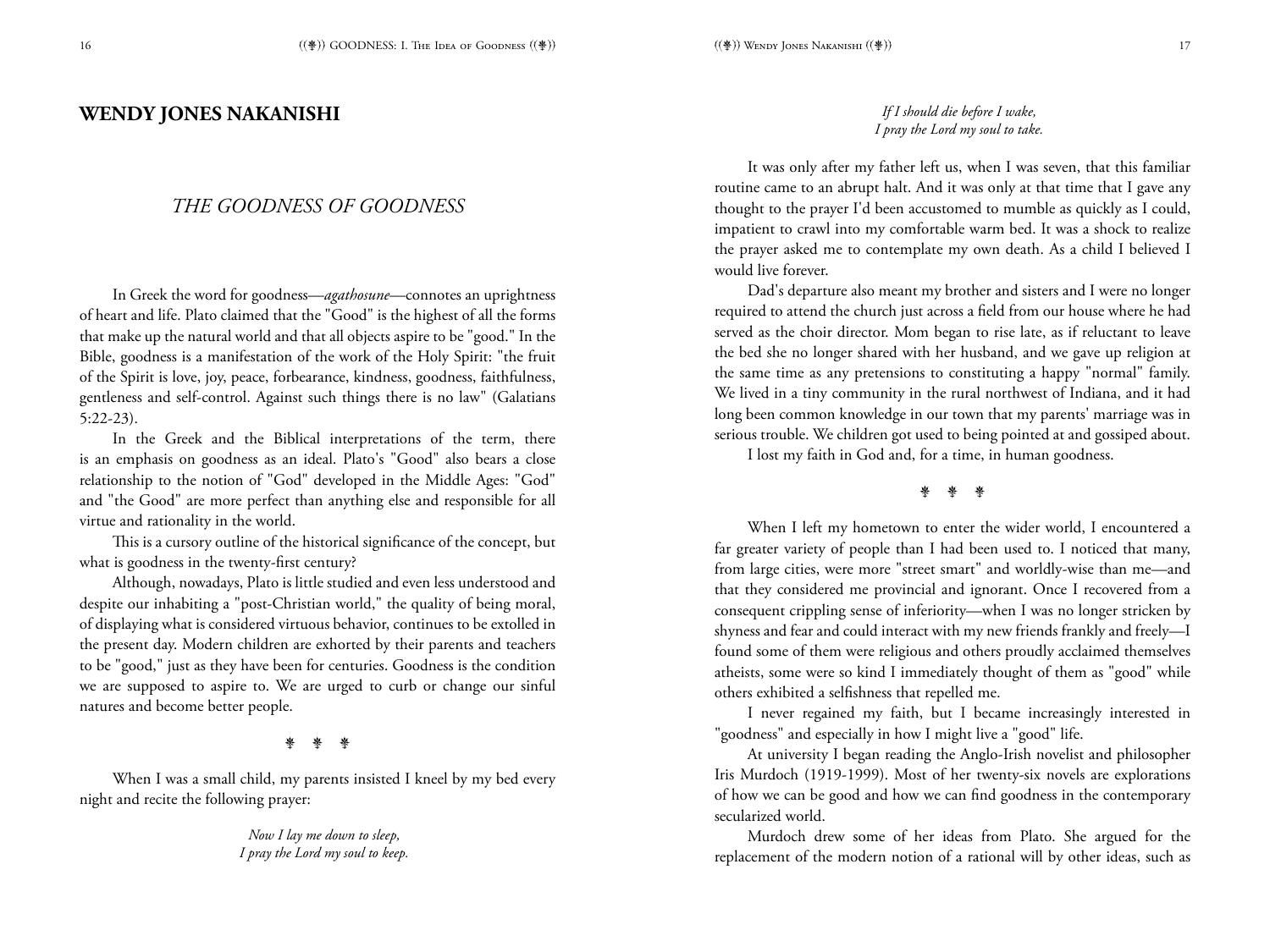## **MICHAEL KONIK**

#### *THE PORCH WATCHER*

We're huddled behind the Nerdmelt, waiting for the Monday night open mic to commence. Someone is telling a story about a comedian who used his precious three minutes of stage time to slowly, wordlessly remove all his clothing—except one sock.

"Remember that other crazy dude that used to come here?" Kyle, the host, interjects. "With the Selena Gomez stories?"

"Mike," I say, nodding. "My man, Fisher King Mike."

"Yeah. Him. So, I'm walking down Sunset, on my way here, and I see Mike at the bus bench over there by Chipotle. And, I swear, no shit, he's wearing an *alligator costume*, like, a furry felt alligator, like, a mascot, and he's got a big smile on his face, just, like, oblivious."

"Maybe he'll come to the mic like that," I say. "Gator comedy is very alt."

Kyle laughs. "Fisher King Mike is all about the alt, you know what I mean?"

We nod and chuckle and add tags onto what's been said before, a subtle current of one-upmanship rippling beneath the jokes. You can detect strenuousness behind our brand of funny, the effort to find laughs. Guys like Fisher King Mike don't have to try.

"So when's the last time you saw him?" I ask.

"Like, literally ten minutes ago."

"Yeah? I haven't seen him in a while. When's the last time he did the mic?"

"Seems like forever," one young comedian says. "Months?"

Kyle takes a deep drag from an omnipresent cigarette. "Yeah, I wanna say, like, it's been about three months since he did a set here."

"All that time I haven't seen him once," I say. "He used to do 'Revolutionary Words' over at Elderberries. Religiously. Never missed it."

"Didn't you have to ban him here once?" another guy asks Kyle.

"It wasn't, like, an outright ban. I just had to remind him about some of the ground rules. Like, the light. You gotta respect the light."

Murmurs of solemn assent. "No doubt." "Fo sho." "You *gotta*."

I'm about to mention logorrhea, compulsive talkativeness, but I know in this crowd such a word will only lead to discussions of watery stool, so I keep it to myself.

Fisher King Mike can't stop once he starts. He seems to have the same desires and compulsions as all the talented, striving young comedians grinding their way through the dues-paying mill of Los Angeles. All of us performers crave an audience. We all want someone—or a whole bunch of someones—to listen and laugh, as though what we have to offer the world is necessary and unmissable, when, in reality, it's often of interest only to the guy on stage. Fisher King Mike, unlike Hollywood aspirants who own cars and live in apartments, has no self-editing function, no superego mode to impart shame and insecurity. *Of course*, he runs the light. And of course, he's wearing an alligator costume today. Why wouldn't he?

Mike and I once went back-to-back at one long-forgotten show. To my initial alarm and eventual delight, he used most of his set—and some of the next person's—to offer a detailed commentary on what he'd just watched before he was called to the stage: *my* set. It wasn't a review or a critique, really, and it wasn't a reiteration, either. My set served as a kind of jumping off point for Mike's digressions, a starting line with no finish in sight. The mystery and surprise of where his disjointed rant might lead was kind of funny and sort of mesmerizing, and, in the end, utterly inscrutable. If it weren't a schizophrenic homeless man delivering the performance, people would call it boundarybreaking, genre-smashing, comedy genius.

Delivering an entire stand-up set dressed as a cartoon alligator—and never referencing the outfit—would be something I'd like to see. Alas, Mike doesn't show up for the Nerdmelt event that night. Or the following one, or the one after that.

But the next week, when I amble into the parking lot on a mild Monday night, Fisher King Mike is there, standing by himself, off to the side, looking very much as he did when I last saw him three or four months earlier strolling on the sidewalk outside our front garden.

He's wearing dark sunglasses and his Hollywood hat, which seems to have been inscribed with bible verses on most of the available fabric. Mike's outer coat is also covered with hand-written messages, some of them Jesus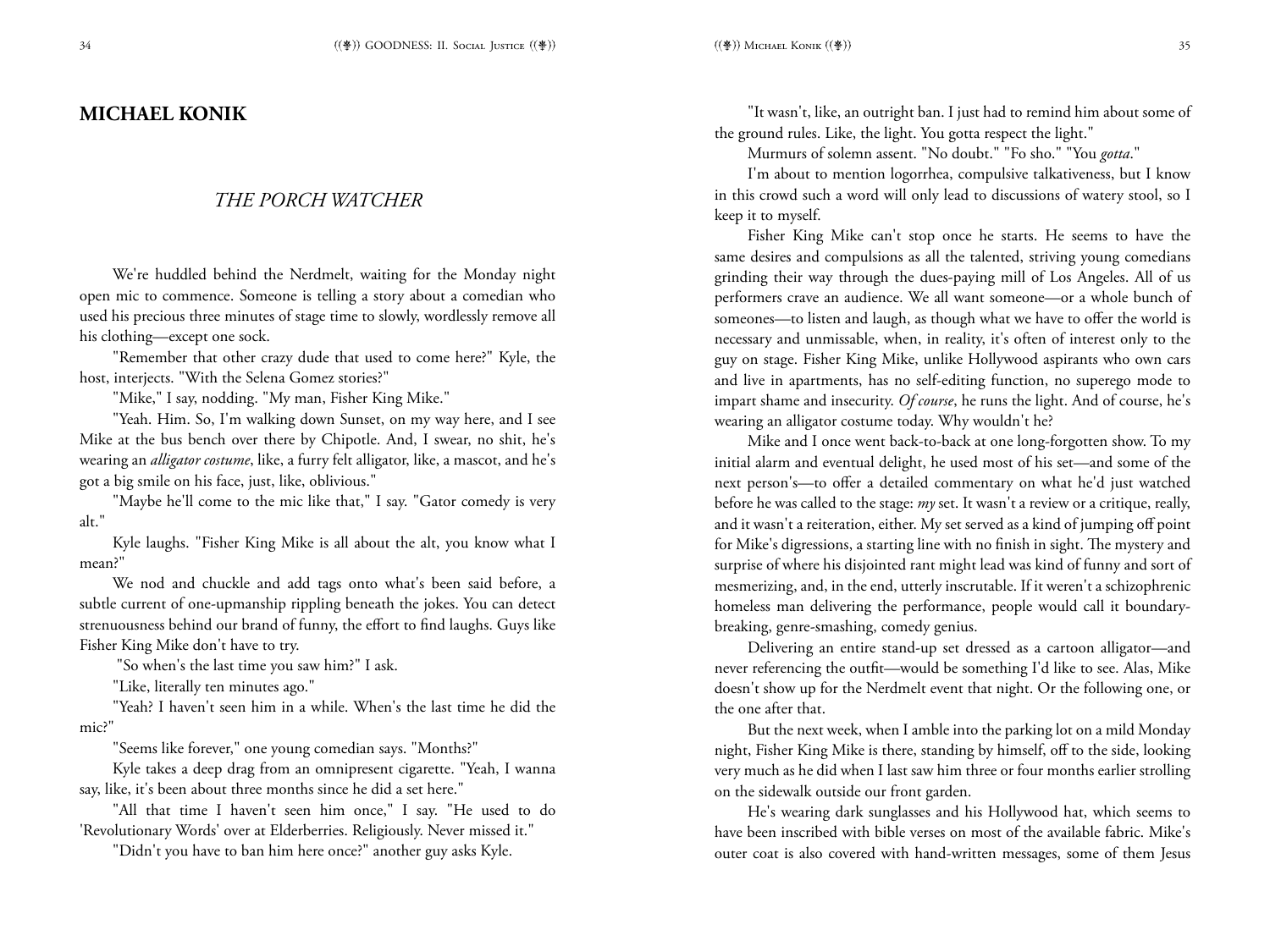

## **J.O. HASELHOEF**

## *THE CROWN ROYAL AFFAIR*

#### June 2014

A spring night. A man in his thirties walks into the parking lot of a convenience store a few blocks from his rented apartment. He picks up a stone and smashes the glass to unlock it. Estimated replacement cost, \$500. Inside, he selects a bottle of Crown Royal, retailing for \$24.95. The police respond to the alarm and arrest him.

No stranger to the judiciary system, the man has a rap sheet, which includes numerous misdemeanors, starting at age eighteen for walking on a highway. Various driving violations and possession of marijuana follow. Because he is in jail for one of these minor offenses, he can't show up for another of his hearings and is arrested for Failure to Appear and later, Failure to Comply. He is placed on probation again.

A fall night—a few months later. According to the video on a surveillance camera at the same convenience store, the same man picks up a stone and breaks the glass door. He selects a bottle of Crown Royal and a pack of cigarettes. He exits, sits on the curb nearby, lights a cigarette, and drinks the alcohol.

The police, responding to the alarm, take the man into custody. As he is escorted to a squad car, he yells, "Hell yes, I broke into the store. I admit it."

Police records note the defendant, while on probation for the first break in, burglarized the same store a second time. The man pleads guilty, is assigned a public defender, and waives his right to a pre-sentence investigation and report. Had the two been completed, they might have pointed out the peculiarities of his case or his diagnosis of schizophrenia eleven years before.

He agrees to a plea bargain and accepts four years of prison for the two felonies—burglary and criminal damage for breaking the glass. Two other warrants, one for misdemeanor drug possession and the other for public intoxication, are quashed.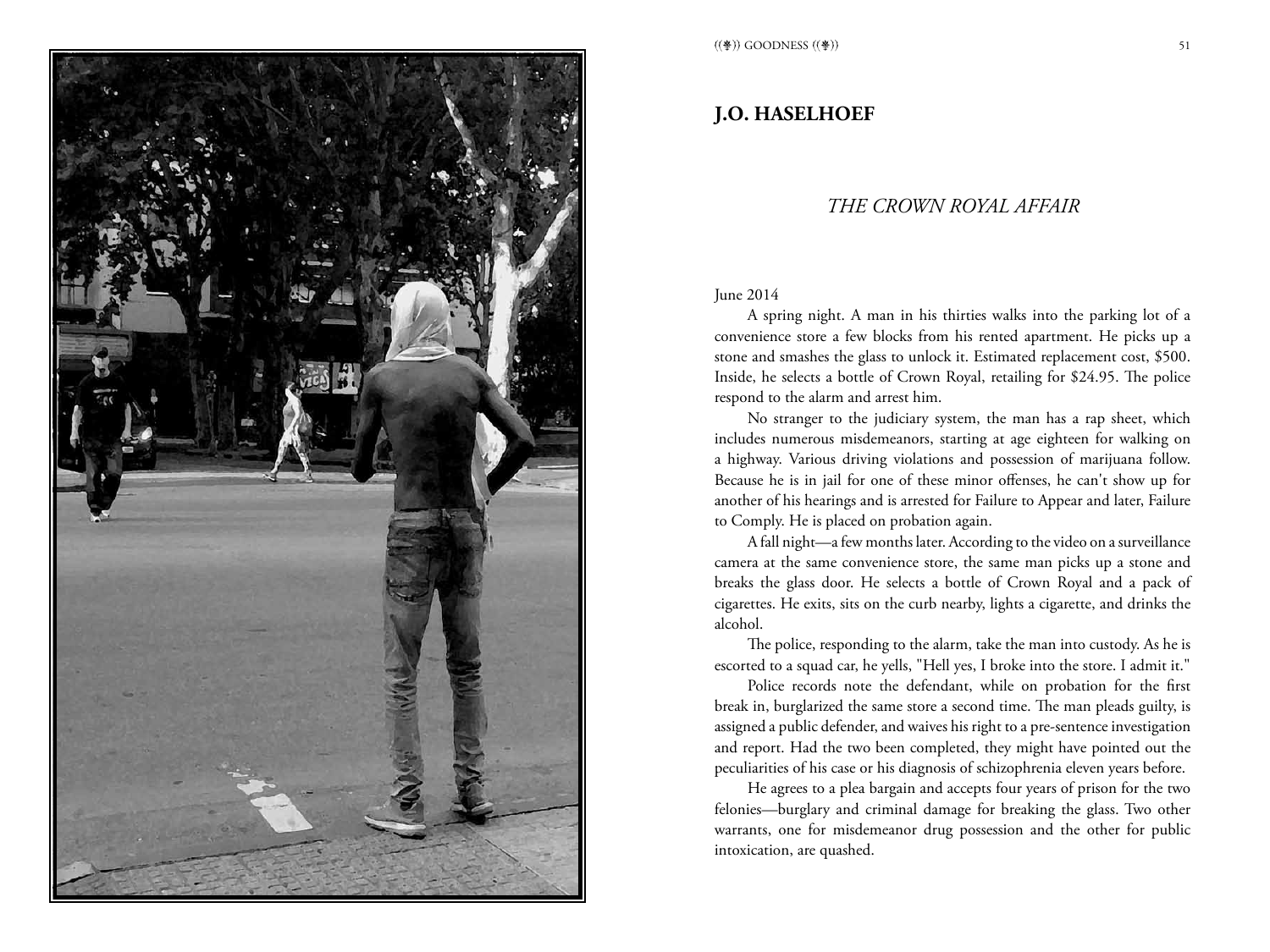## **JENNIFER L. FREED**

## *HELP*

Because he's so hard of hearing, my father places the chair exactly where my mother asked him not to.

She wants him to move it aside. He asks why she keeps changing her mind. She tries not to cry. He throws his hands in the air.

The aide arrives, feels the storm hovering,

puts on the tea, tells my father she's still laughing at that joke he told yesterday, rests a palm on my mother's arm, moves the chair from the path of her walker

and shifts the air in the room, saving a small square of the world.

### *GOLDEN DOOR*

*Send these, the homeless, tempest-tost to me, I lift my lamp beside the golden door!* –Emma Lazarus, 'The New Colossus'

Fridays at the Free Library, you navigate the language that surrounds you here in your new home. You've left your bamboo hills, your missing father, soldiers cleansing the land of your people. You work nights, emptying crates, filling big-box stores. You share three rooms and minimum wage with mother, sister, her two boys, your little girl. And today you urge me to take the curry noodles you brought on a foil-covered plate, and the golden dumplings your wife fried specially this morning, for you to give to me.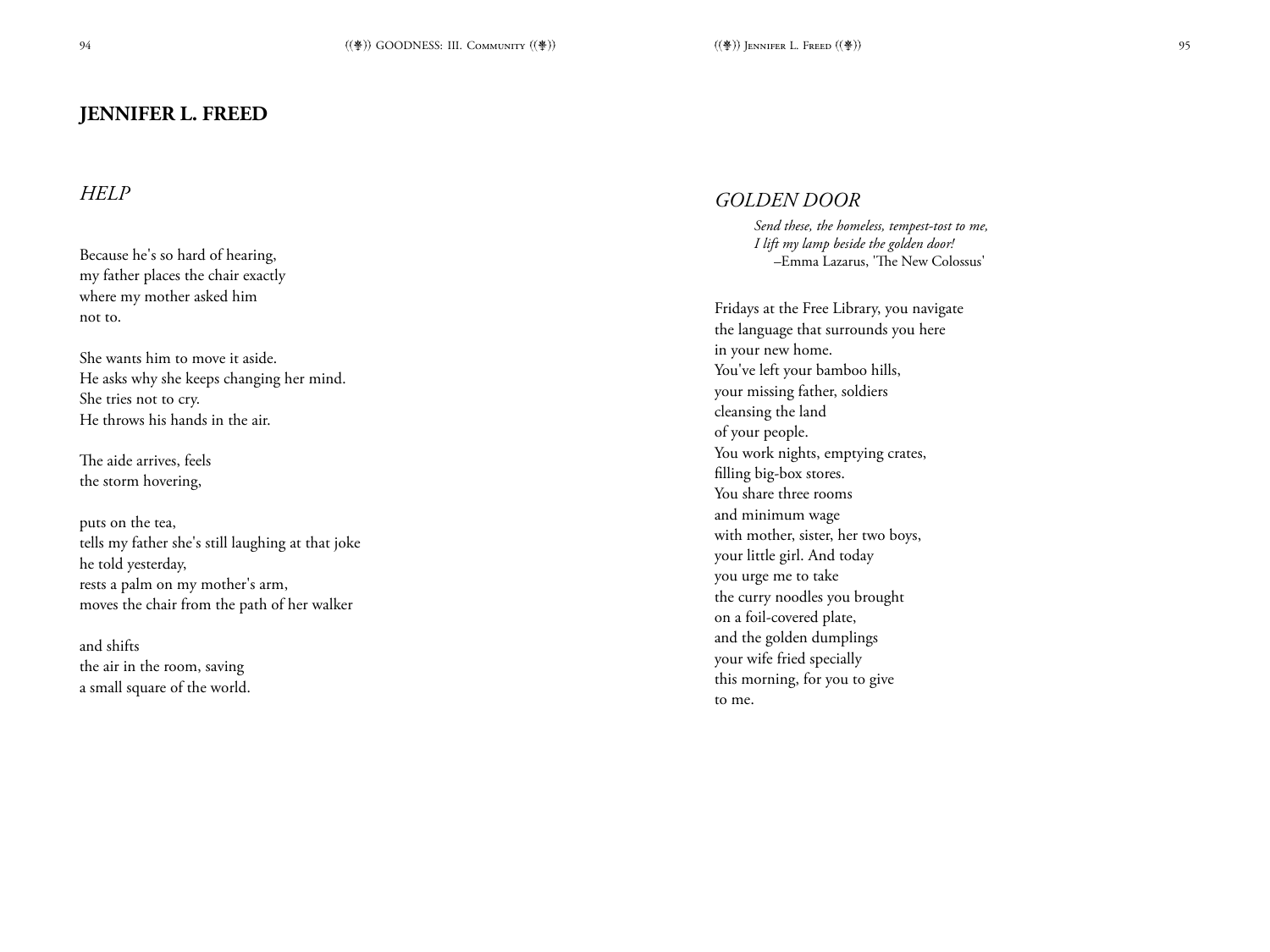#### **TERRY SANVILLE**

#### *A BRIDGE BETWEEN TREES*

Whatever Rich had been before, he'd never be again. We all dreaded that. But it took years to figure out as we struggled with the aftermath.

The summer between eighth and ninth grades, Rich, Pete and I decided to build a tree house . . . actually Rich did most of the deciding. Our families lived on Santa Barbara's Calle Poniente where it dead-ended into rolling hills covered with wild oats and spotted with California Live Oaks. Two massive trees stood close together along a ridgeline, silhouetted against the sky.

"That's where we'll build her," Rich said and pointed.

"Ah, come on," Pete whined, "we'll hafta haul everything uphill. We'll be pullin' stickers outta our socks forever."

"He's right," I chimed in.

Rich countered, "We'll be able to see anybody coming. We'll see everything."

"And they'll see us."

"I want them to," Rich said. "This is our place and nobody can take it."

Pete choked back a laugh. "That's funny. Ya sound like you're actin' in some western."

Rich grinned and drawled, "That's right, I'm the Marshal in these here parts."

We all watched *Gunsmoke* on TV every chance we got, lusting after Miss Kitty and making fun of poor Chester. We also knew that Rich was the Marshal and we his deputies. We'd known each other since first grade at Harding School and had tried projects before. The tree house would prove the toughest.

In the late 1950's, Calle Poniente had three mini-fiefdoms: the bottom near Valerio Street belonged to a bunch of little kids; the middle section to John the paper boy, the Mexicans, and pretty Becky; and the upper end to us Three Amigos. We were older than the others by a year or two, a vast difference when you're young.

Rich motioned us into his garage. "Look at this." He rolled open a big sheet of paper across a workbench.

"What am I looking at?" I asked.

"Come on, Chet, your Pop's a draftsman. You've seen blueprints."

"You do this?" Pete asked, eyes wide.

"Yeah. Look, here're the tree trunks, like you're lookin' down from above . . . the first level and the second . . . and the high deck in the other tree." Rich showed us the details laid out in clear lines.

"What's this?" I pointed.

Rich puffed himself up. "That's the bridge between the trees."

"Cool. But how're we gonna get the stuff to build this thing? I've got nothin'."

"Me neither," Pete said.

"There's plenty of scrap lumber at that house project on Marquad."

"Jeez, a frickin' block away." Of the three of us, hulking Pete proved the most adverse to physical exertion.

Rich ignored him. "We'll pick 'em clean . . . take only used stuff . . . they won't care."

"Yeah, but what'll we take?" I asked.

"I know what we need."

Suddenly, our lazy summer of riding bikes down State Street and watching girls bake in the sun on East Beach had been usurped by the tree house challenge, albeit an exciting one.

It took a week just to drag all the materials to our construction site. The most difficult hauls were concrete-stained sheets of plywood. We stored everything under the oaks and covered it with a tarp borrowed from my Dad's woodpile. We did a lot of *borrowing*. We scrounged for nails and screws and used all of our fathers' hand tools. By the second week we'd worn a path up the hill, the annoying stickers no longer a problem.

The tree house took shape slowly. We got fancy: cut up an old red carpet and lined each room; *found* some rolled asphalt roofing and covered our castle; nailed wire over the window openings to keep the squirrels, raccoons and birds out; and built a trapdoor in the first level floor and locked it with a padlock and hasp unscrewed from Pete's father's toolshed.

But the bridge between the trees proved the most difficult. We didn't have long pieces of lumber that could span the twenty-foot distance.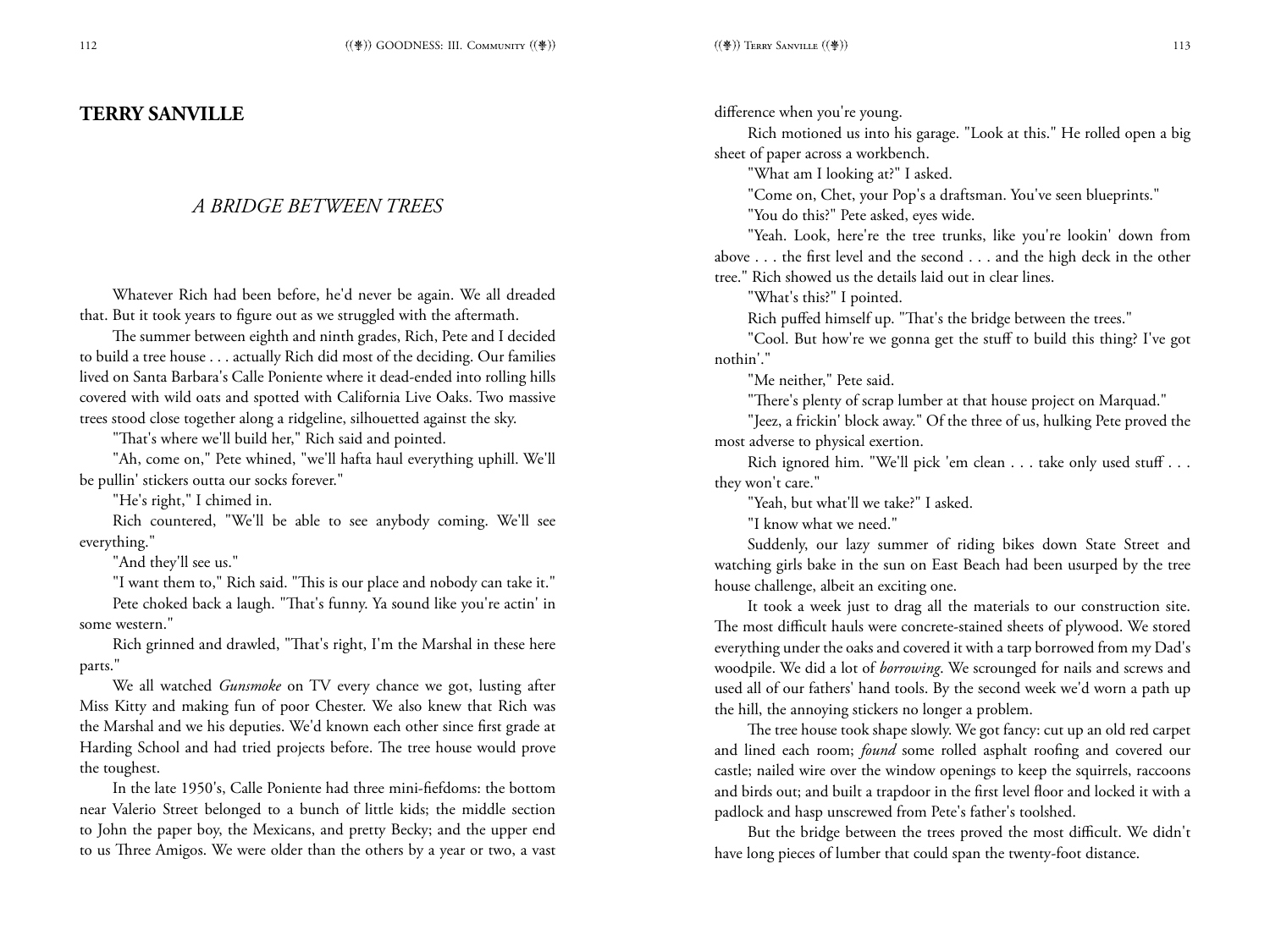

# **GARY YOUNG**

## *"HE WAS DRINKING"*

He was drinking in the airport bar, and I asked, are you coming or going? I have been there, he said, and I almost didn't get back. He said, the engines failed, and we seemed to be falling forever; I've never been so afraid. Then he took a sip of his drink, and rolled back his sleeve. He'd printed his name down the length of his arm, and below that he'd written, Honey, I love you. It's strange, he said, what goes through your mind at a time like that. I hope to God this washes off, he said. My wife just loves to worry.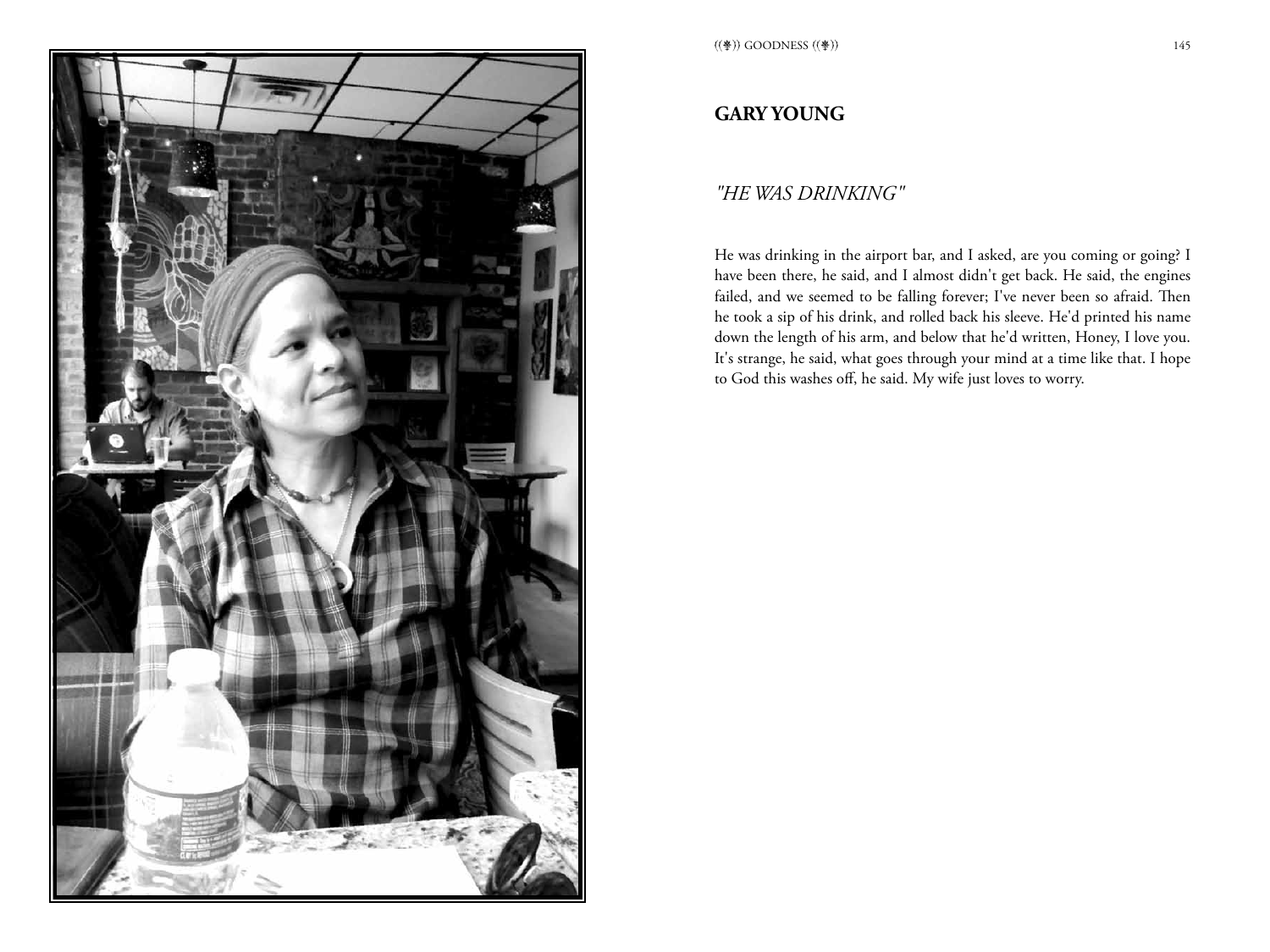

### **DC DIAMONDOPOLOUS**

#### *LIFE WITH ANGIE*

My sister Angie gives me outrageous material for my standup comedy. She's a bona fide nut case, a paranoid schizophrenic, bipolar, manic depressive—you name it—Angie fits every disorder that isn't wired to reality.

The voices inside her head tell her to run from anyone trying to help her—except me. I take my sister's sorry existence, find the humor in it—in the loonies of my own mind—and make people laugh. Do I feel guilty? I'm half Jewish, half Catholic. Humor is my way of coping. Hell, I'm a female stand-up comic, and there's no higher hurdle in show business.

Growing up, bullies at school called me circus girl. I'm 5'10", big boned, with short blond hair. I was gay and Jew bashed. I rolled in the hurt, turned it inside out, and now make people laugh. I'm a babyface dykey-looking pansexual, gender fluid, LA Dodger and Laker fan.

There have been days and nights when I've had to search for Angie. I've become an expert on underpasses—the noisiest, the filthiest, with the latest graffiti art. I could be a docent, leading tours. I'd recommend disposable shoes, cheap socks, and a jar of Vicks VapoRub to hold under the nose because the bouquet is out-of-this world.

When the audience leans forward, I know I have them. They're waiting for the punch line. But I let the tragedy of Angie's existence sink in. Like the time the cops took her into custody after she stole a crossing-guard paddle, and used it to direct traffic on the 134 freeway. Angie caused gridlock for hours. At the mental health facility, she was a model of "rationality" with anger issues that she promised she'd address. She's instinctive that way knowing when to sane-up.

Truth is, the worry and stress have turned my comedy into a commentary on homelessness and the mentally ill. I've become an observational comedian, like my idol, George Carlin.

My 5 p.m. visit to Angie's crib, an appliance box near the Golden State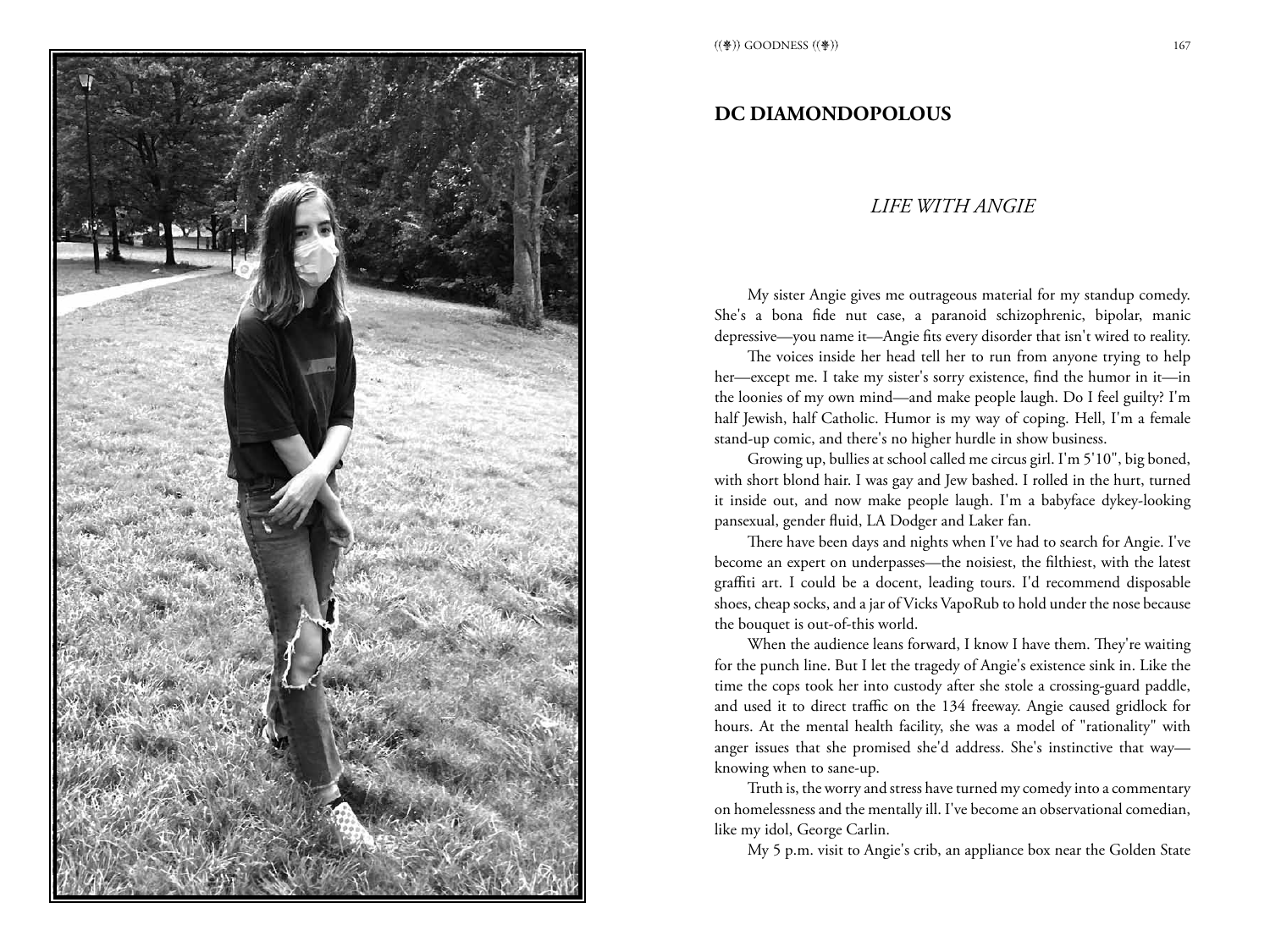

#### **RONA FRYE**

#### *Terry*

Yesterday he could shift his old Ford truck! Just yesterday, he seemed fine. Now, sitting down to play a card game was confusing for him, a game he played hundreds of times before. Hand and Foot is like Canasta and Terry played it almost daily with our mom. Now dealing, laying out the cards and following along became complicated. Sue and mom were eyeing him, what were they were seeing?

Terry didn't act peculiar, otherwise. He still walked normally, ate normally, seemed to know everyone, so what was going on? Sue asked mom to follow her to the kitchen where they put their heads together and tried to come up with an answer. There was no answer, only questions. The only option was to take him in to the ER for analysis.

They hopped in Sue's Tahoe telling Ter that they wanted the docs to have a look at him. He was a kind, gentle, trusting soul so there was no balking at this sudden, new plan. And frankly, his thinking was off just enough that he wasn't able to discern what this meant. The drive, about half an hour long, went smoothly; no one was saying a word. There was reason to worry, but without answers what could they think.

The docs and NAs, RNs and technicians moved quickly taking a scan of his head, asking questions, checking his oxygen levels, doing eye/hand coordination, and the usual vitals. Then the waiting game to see the results. Sue and mom waited in the lounge, worrying and growing weary. Mom was no spring chicken, she was closing in on eighty-seven years of age. That made Sue close to sixty-nine. Both advanced enough in age to find this frightening occurrence exhausting.

They called me and clued me in. I was a nomadic sort, never staying put for long, but was in town at the moment. They likely forgot they could count on me. I dropped everything and drove straight to Sierra Vista. The regional hospital on Wilcox Boulevard was the location. I walked in and spotted them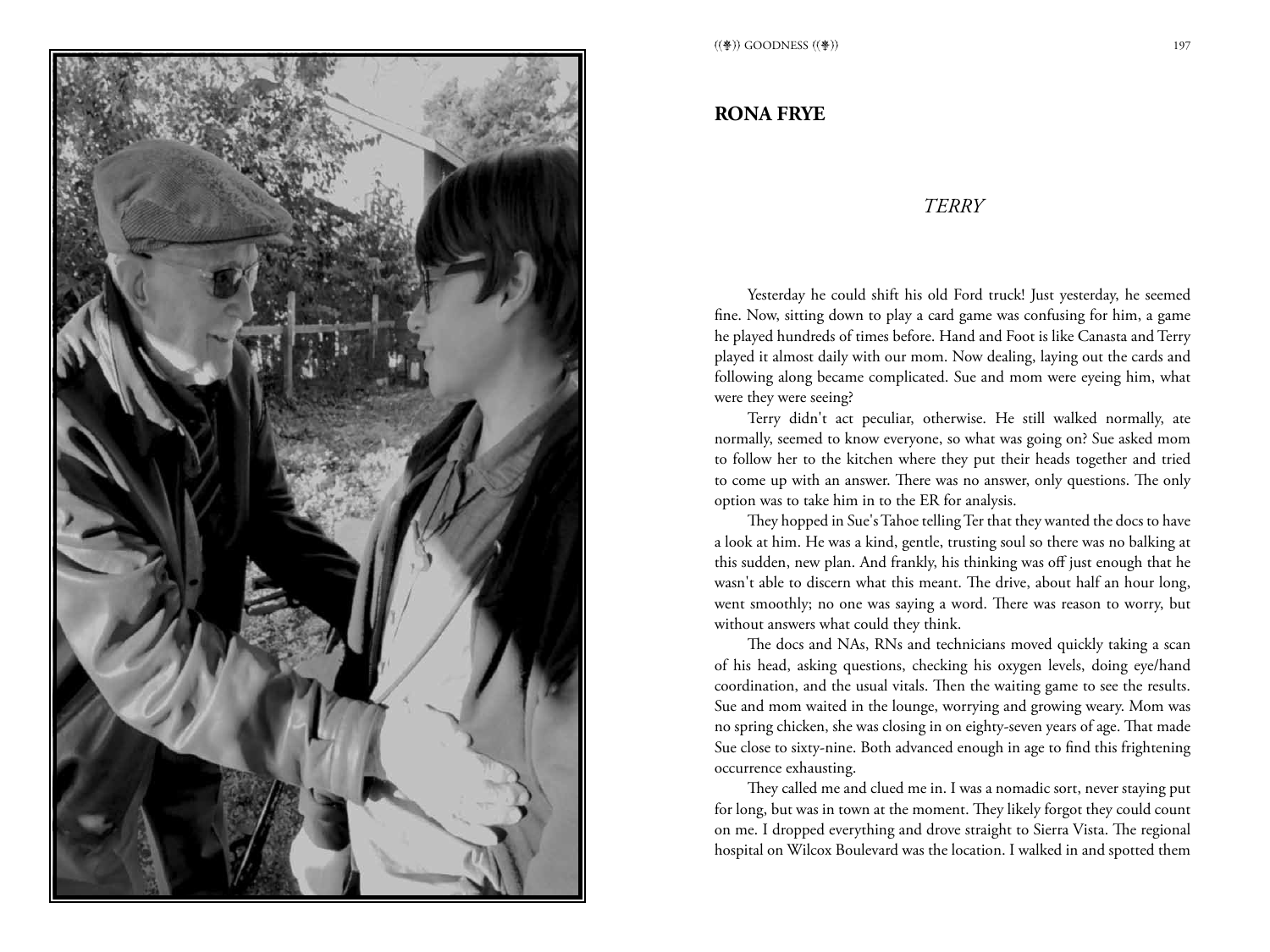## **LOWELL JAEGER**

## *A PRAYER TO INVISIBLE STARS*

On our rented motor scooter weaving through the breeze along the shore, we inhale forgotten simple joys of youth once more—our skin toasted brown, our hair bleached with brine, the horizon so blue, so generous, so deceptively endless.

We are in love and long married, no small miraculous adventure on its own, having lasted past crashing along the long road. And now we carry with us what survives. We wear it like a flag, a truce of goodwill, the two of us scooting inland toward our hotel, past military

guards posted at gates to the base, their black rifles in hand, stern-faced and dutiful. We see the danger; don't misunderstand us, please. *They're just boys,* my wife says, and says it with a heart full of hard-earned forgiveness, says it like a prayer to invisible stars, the ones we know,

eternally burning through darkness. She waves, and the soldiers lower their guns, just boys again, smiling and waving. Don't misunderstand; we comprehend the world is hemorrhaging sadness. Our small cause is to risk our brittle skulls on an open highway in a foreign land. We hold fast to love. We hold to the other

and won't let go.

## *DIFFICULT WILD TERRAIN*

Cold wind blasting the truck broadside. Threatening horizons of blue/black encroaching storms. That image sticks with me most, the pair of us

bumping along washboard back roads in search of . . . well, in pursuit of . . . well, hungry for difficult wild terrain, sweeping landscapes so unforgivably gorgeous we'd fallen hushed in reverence and awe.

She recalls we'd stalled mesmerized, speechless in highland ranch country, thrilled by an eagle diving through a dervish of whirling grit, then winging heavenward, fistful of prairie dog. Finally,

folding himself on a fence rail, ripping crimson strips of flesh. The blood, bone and gristle—terrible and revealing—backlit with roiling torrents of violent sky.

She and I . . .

a snapshot of a lightning flash long marriage. I, bedazzled behind the wheel, and she beside me, reaching to take my hand.

Both of us goose-bumped in the beauty of hell's wrath, thunder crack, and cloud bursting downpour. Each of us sheltered in loving the other. Alive in the world

we were born to explore.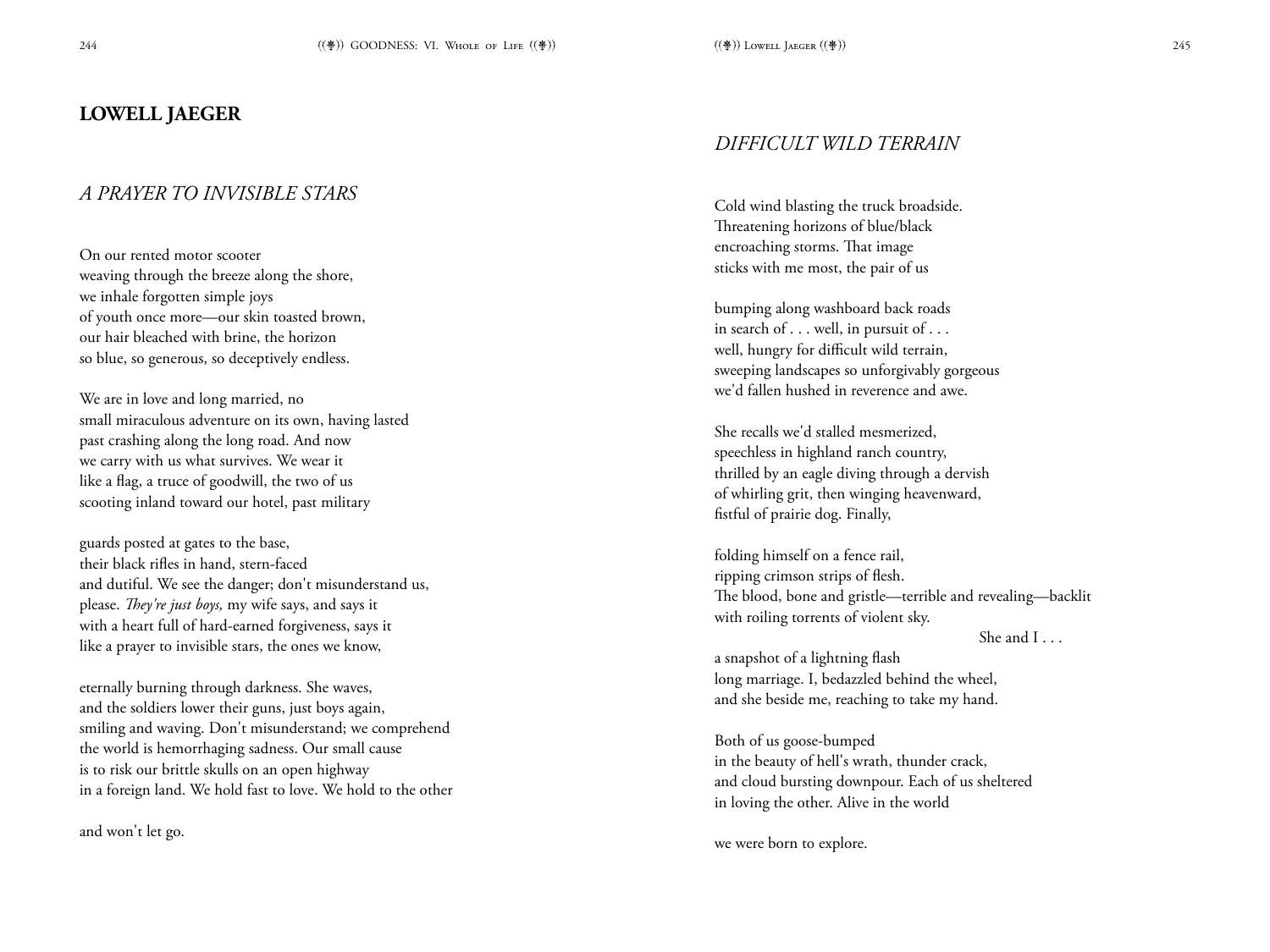

# **JOHN LAUE**

## *MY LIFE AND THE CORONA VIRUS*

It's not that I want to die, not at all. I'm still providing useful services in the arts and otherwise, but I'm at an okay stopping point. If the universe wants to take me, I'm ready to go.

Even if I lived to be a hundred, I couldn't equal the things I've already done, the friends I've made, goals I've achieved. I've been an outlier, taking opportunities others missed, attempting things few people have, getting some unusual jobs done.

My life to this point wasn't all good; it's been the polar opposite at times, but I'm grateful for it. I'm not perfect; there's always more I could have done, and probably should have, but I've come to the conclusion I haven't wasted my time.

It would be terrible if you were close to death and you'd played it so safe and accomplished so little that you felt you'd never lived. This might be stretching the metaphor too much, but I've known people I believe are examples of that.

My wife has a male relative who's able-bodied but lives off the state and does very little besides watching TV. He justifies his existence by saying, "What are we here for except to reproduce ourselves?" He's fathered two boys, both of whom are in serious trouble with the law and otherwise.

 I also thought of an old acquaintance, Bill P., who was kicked out of a monastery and failed to become a Catholic priest. He constantly strove for some great achievement, his own "masterpiece" that would bring him acclaim and allow him to believe his life worthwhile. He was working on a new type of musical notation the last time I saw him. I doubt he was saved by that.

#### 亲 亲 亲

The Covid crisis is here, lies like a dark fog over our future, makes us